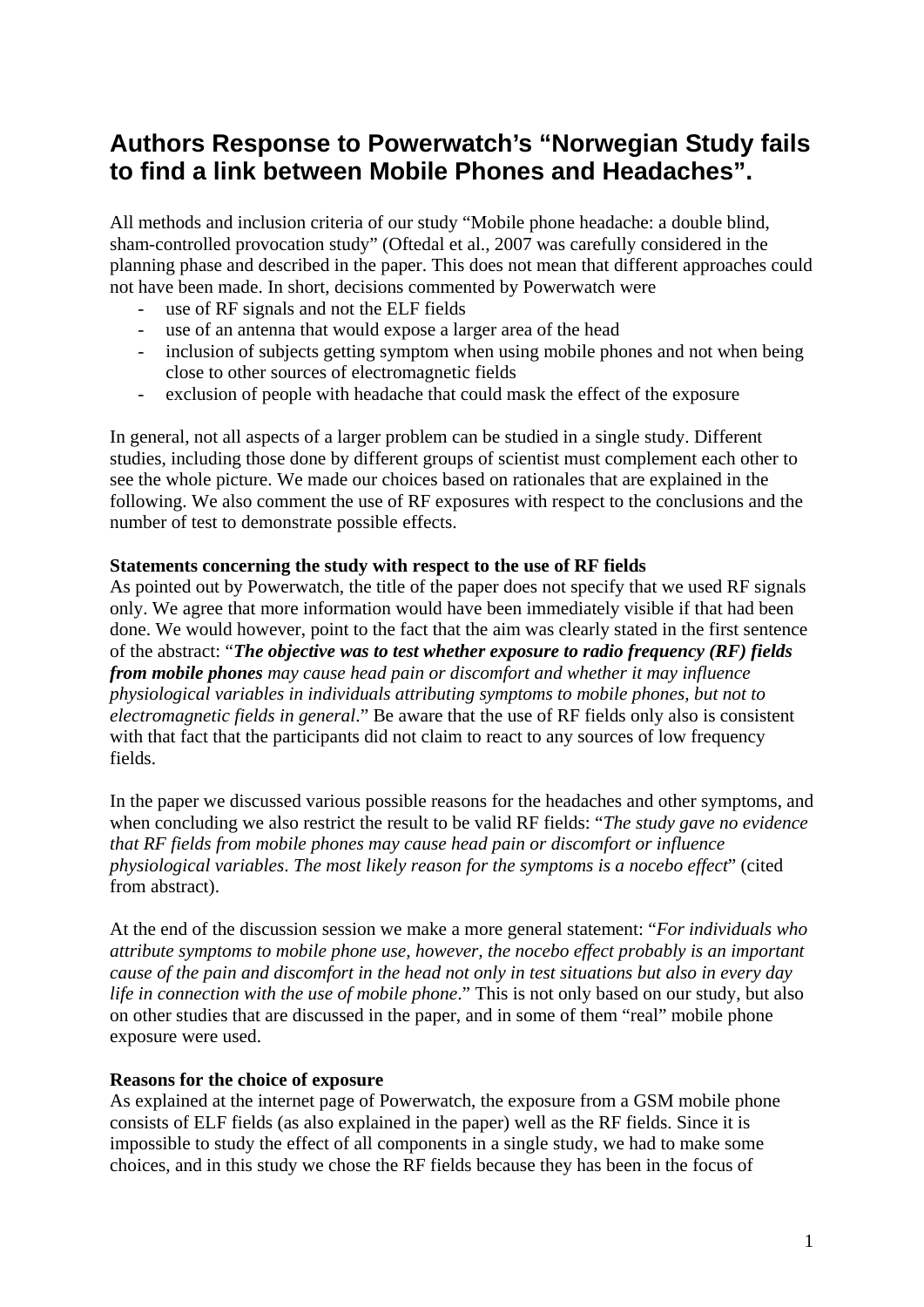## concern. As stated in the paper: "*We were interested in the effect of the RF fields only (i.e. not the low frequency field) …".*

The use of a different antenna than the mobile phone antenna is questioned by Powerwatch. As said in the paper: "…*and we decided to expose a relatively large area around the ear to increase the chance that a possible target tissue or organ would be affected*". The areas exposed by the RF fields from mobile phones vary considerably [Wilén et al., 2003]. Some phones expose mainly the cheek area while the exposure from others covers the area above the ear. Therefore, by choosing one particular mobile phone type for exposure, we would have no guarantee that we would cover the most relevant tissue or organs (if any). By using the antenna solution and not the phone close to the head we also omitted the low frequency fields, as intended.

## **Selection of participants not being "electromagnetic hypersensitive in general"**

At the internet page of Powerwatch we are criticised for a couple of our selection criteria. Citing the abstract already again: *The objective was to test whether exposure to radio frequency (RF) fields from mobile phones may cause head pain or discomfort and whether it may influence physiological variables in individuals attributing symptoms to mobile phones, but not to electromagnetic fields in general*." And we made it clear in the conclusion session ("*In this study we included a highly selected group of individuals who frequently experienced headache and other discomfort when using their mobile phone, but not when being near or using sources of low frequency fields*") in the sentence before concluding with result of the study. This is again a question about choice, and we did this by reasons mainly explained in the introduction of the paper:

"*Some individuals claim to react specifically to mobile phones whereas others attribute their symptoms to various sources of electromagnetic fields including sources of only low frequency fields (3, 6). The latter often regard themselves as "electromagnetic hypersensitive" (6). Studies have indicated that such individuals may have abnormal autonomic nervous system regulation (7-9), and their sensory response to flickering light (7, 10) differs from that of controls. Some deviations have also been found in a group of individuals who were sensitive to mobile phones only, but these deviations are different from those observed among electromagnetic hypersensitive subjects(11).* 

*In two previous provocation studies with mobile phones (12, 13), no evidence for a connection between the exposure and occurrence of subjective symptoms was found, but in these studies no differentiation was made between individuals with general electromagnetic hypersensitivity and those with specific sensitivity to mobile phone use*."

The results of the study by Wilén et al. (2005), also excluding those being "electromagnetic hypersensitive in general", substantiated our choice (see paper). One more reason is indicated in the discussion session. Provocation studies in which individuals being hypersensitive in general have participated, clearly have demonstrated that they do get symptoms both with and without exposure. This has been seen with mobile phone exposure (combined ELF and RF) and in a number of provocation studies with low frequency fields (see Rubin et al. (2005) for review). In particular, we refer to the study by Lönne-Rahm (2000) , which shows that there is a difference between symptoms provoked by real and sham exposure when the subjects *know* when they are exposed and not, but no difference when they do not know.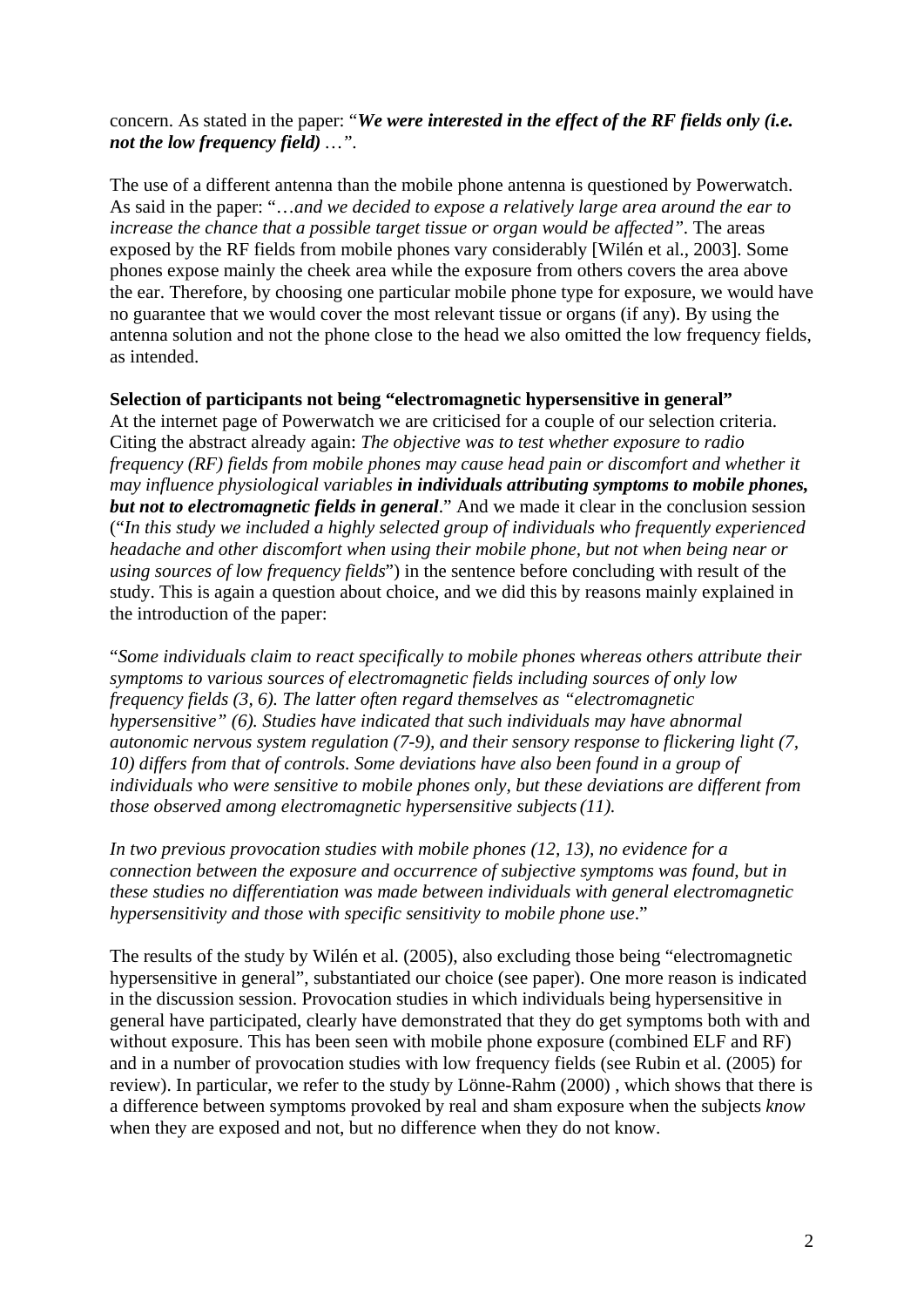## **Exclusion criterion concerning headaches not related to use of mobile phone**

Powerwatch says: *"… it seems unjustified to entirely exclude people with greater than 2 headaches per week where the cause of their headaches was unknown.*" The criterion was more precisely described in the paper: "*Possible masking of an effect of the RF exposure was avoided by excluding those who experienced frequent headaches (> 2/week) not distinguishable from the pain/discomfort attributed to the use of mobile phones".* Our intention was to exclude as few as possible, but at the same time reduce the masking of symptoms that might also occur at random and that could not be distinguished from the symptoms in focus. Actually no participant was excluded solely based on this criterion.

## **Statistical power of the study**

Powerwatch mentions the size of the sample (17 subjects) with respect to achieve statistically significant effects. It should be emphasized that the ability to demonstrate an effect depends on the total number of tests, and in this study each single subject took part in up to eight sessions (four with RF and four with sham exposure), with the total of 65 RF and 65 sham sessions.

# **Conclusions**

- We have clearly stated the purpose of the study, also with respect to the use of RF fields and not the ELF fields from mobile phones.
- Despite the restricted number of participants, the power to demonstrate a possible association was high due to the high number of tests.
- In our opinion we had good reasons for the methods used, including exposure and selection criteria.

Different approaches would have been possible, but several previous studies have already explored these possibilities, and they have yielded results consistent with those achieved in our study. We believe that the overall most likely explanation for our results is that RF-fields from mobile phones do not cause headache, which we believe is a positive message in the sense that it eliminates one item from the long list of potential health hazards. It surprises us that Powerwatch does not even discuss the possibility that our results are correct. One gets the feeling that whatever method had been used, the results would have been flatly rejected if the results were negative, and we realize that strong believers will always be able to find methodological flaws in any study going against their main creed.

# **References**

Lonne-Rahm S, Andersson B, Melin L, Schultzberg M, Arnetz B, Berg M. Provocation with stress and electricity of patients with "sensitivity to electricity". J Occup Environ Med 2000;42:512-516.

Oftedal G, Straume A, Johnsson A, Stovner L.J. Mobile phone headache: a double blind, sham-controlled provocation study. Cephalalgia 2007;27:447-455.

Rubin GJ, Das Munshi J, Wessely S. Electromagnetic hypersensitivity: A systematic review of provocation studies. Psychosomatic medicine 2005;67(2):224-232.

Wilén J, Johansson A, Nebojsa K, Lyskov E, Sandström M. Psychophysiological tests and provocation of subjects with mobile phone related symptoms. Bioelectromagnetics 2006;27:204-214**.**